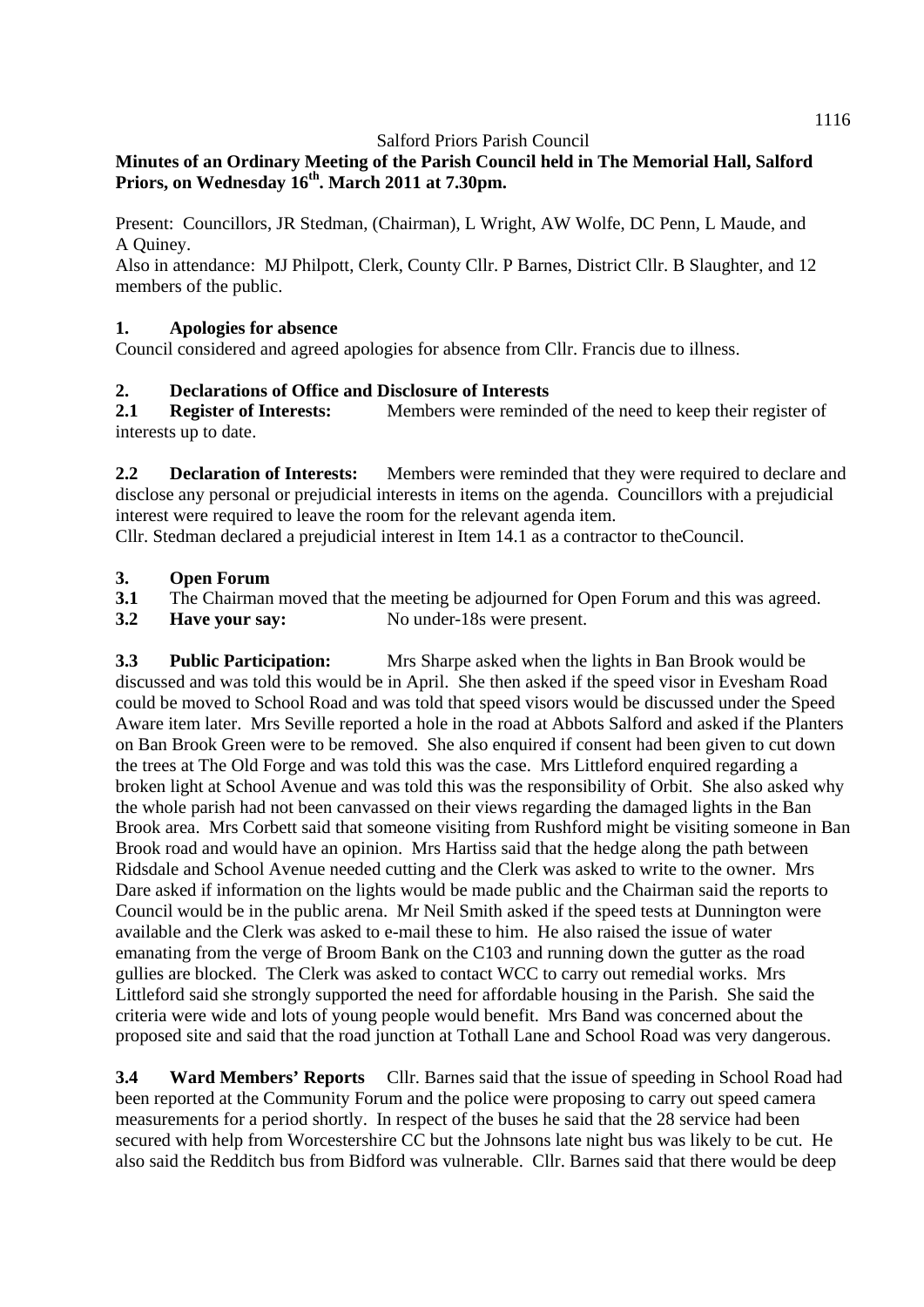cuts in respite for handicapped children and he was trying to get a charity to fund some of this work. He also reported that changes in the police service could result in more police in cars and less visibility on the streets. However, he thought that co-operation with West Mercia police could have some benefits for Salford Priors. Commenting on planning matters, Cllr. Barnes insisted the Parish Council's planning observations were not consistent with the District Council's requirements as planning policies were not cited in detail in the observations and were therefore not considered by the planning officers. Cllr. Barnes said there would be a special Forum meeting to discuss the closure of Bidford library on  $9<sup>th</sup>$ . May. Also, the Alcester police station, library, and all facilities in Globe House are to close. Cllr. Wolfe was very concerned about the concept of a "virtual library" and thought it could not possibly deliver the benefits of a real library.

Cllr. Slaughter said that the District Council Tax had been decided and the Clerk confirmed he had received details. He emphasised the importance of supporting the campaign to protect Bidford library. The Clerk reported receipt of a detailed report from Cllr. KA James outlining decisions at the District Council that had been distributed to Councillors by e-mail.

**3.5** The Chairman closed the adjournment at 8.09pm.

## **4. Minutes**

**4.1** The Minutes of the Ordinary Meeting of the Parish Council held on Wednesday 16<sup>th</sup>. February 2011 at 7.30pm at The Memorial Hall, Salford Priors, were approved and signed by the Chairman.

## **5. Clerk's Progress Report for consideration by Council**

### **5.1 Overhanging bushes, Station Road**

The Clerk reported that letters had been written to the residents concerned and the work had been completed.

### **5.2 Lay-bys, A46**

In response to a question from Mrs Seville the Highways Agency had been informed of the two coned-off lengths of paving immediately adjacent to the carriageway near Anchor Lane opposite Harvington. The Agency had stated that the paved areas had been provided to accommodate Highways Agency Portable Message Signs to notify the travelling public of incidents, schemes or events. They were not intended for public use and this is why they had been coned off.

### **5.3 Support for Bidford library**

The Clerk said that letters had been sent to Salford Priors Primary School and to Dunnington Primary School inviting the Head Teachers to write in support of Bidford library. Council agreed that the Clerk should draft a letter of support and send a copy to Cllr. Barnes. Council also recognised the importance of attending the Forum meeting on  $9<sup>th</sup>$ . May.

### **5.4 Light at Shady Nook**

Council noted that action from Central Networks to remove the pole was still awaited. The Chairman said that the Clerk should chase this job if it was not started within ten days.

### **5.5 Gritting of School Road**

The Clerk said there had been no reply from WCC. Council agreed to escalate this issue again with support from Cllr. Barnes.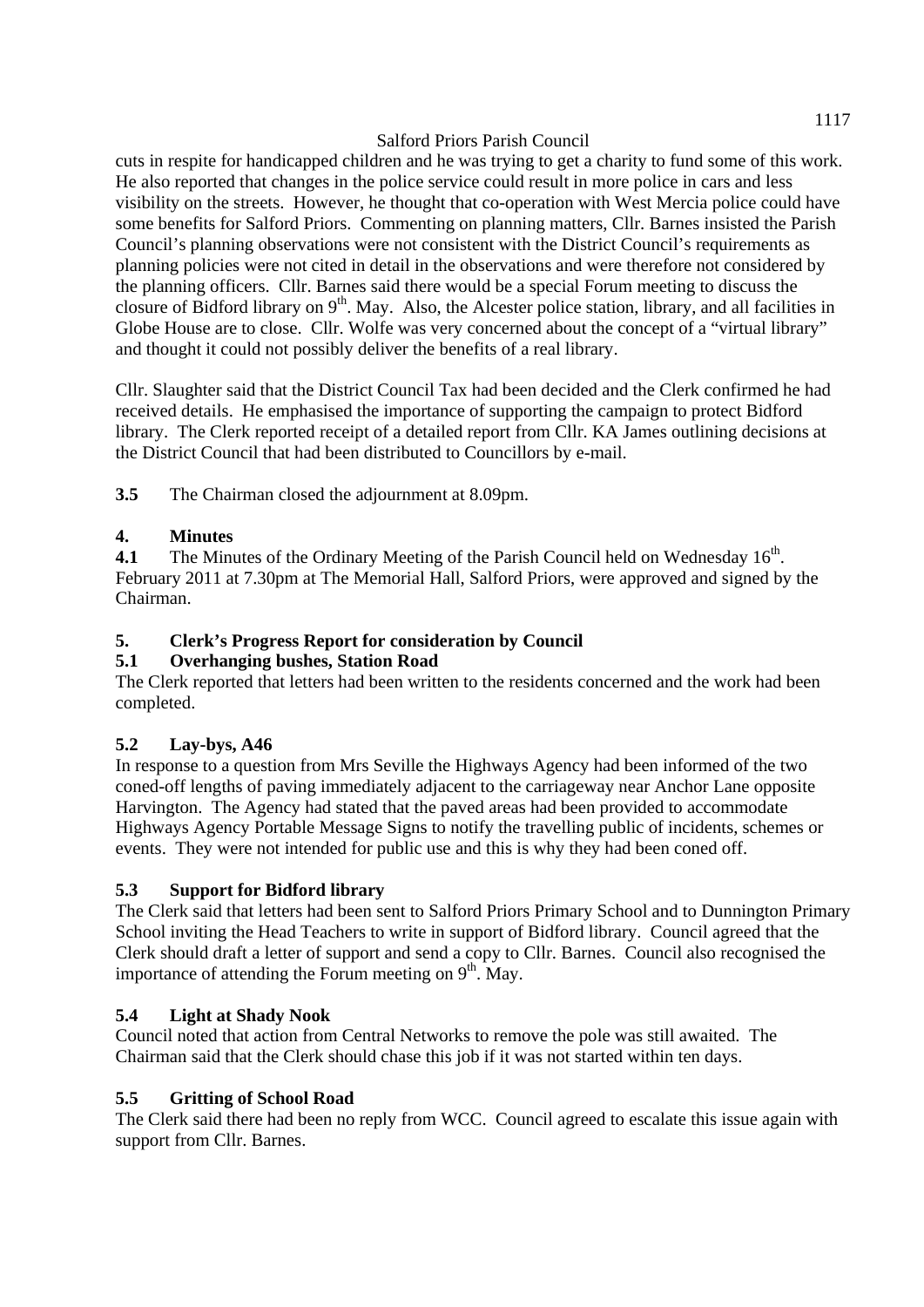## **5.6 Sewerage along B4088**

Previously the Clerk had informed the Council that employment of the team working on this project had been terminated by Severn Trent and that a new project manager had been appointed. This month the Clerk said that the original team had been re-employed by Hyder Consultants to work on the project. Keith Gardener and Brian Fitzpatrick had told the Clerk that they would be re-starting work within two weeks and this had occurred. Residents had been informed.

# **5.7 Evesham Road VAS**

The Clerk said he had been informed by WCC that day that the work to install the sign and move the 40mph signs was imminent. The Clerk was asked to contact WCC if this work did not start before the end of March.

# **5.8 Mesh to bridge parapet**

The Clerk reported that WCC had instructed their contractor to replace the missing mesh panel to the bridge over the River Arrow on the Bidford side of the A46 but the work had not been completed.

# **5.9 Parking at Dunnington School**

The Clerk said that parents had raised complaints about the taking of photographs and he said he had written to the Head Teacher at Dunnington explaining why we are trying to get photographs of the dangerous parking near the cross roads by the School. Cllr. Wright was asked to speak to Mr Beamish to determine the best way forward.

## **5.10 Community Forum**

Cllr. Maude reported he had attended the meeting in Bidford on  $8<sup>th</sup>$ . March and described proposed changes to the police service. He reported that there was concern over the loss of local knowledge. Other items discussed included the cuts in staff at WCC (1855 jobs), the review of council property usage at Alcester, the effects of the Localism Bill, changes to the Health Service, and funding cuts to the Youth Service.

# **6. Planning general**

# **6.1 TPO proposal for pine tree in School Road.**

The Clerk reported that he had written to Stratford DC explaining the situation of Sandfields closing their packing operations at Orchard Farm and asking for re-consideration of the Council's request. Cllr. Wolfe said he was very disappointed by the way in which District Council planners had responded to a whole range of recent planning issues and called for a meeting with Ward Members and Planning officers to find out why the Councils views were being consistently disregarded. The Clerk was asked to arrange a meeting.

# **6.2 SDC policy for poly tunnels.**

The Clerk had circulated information regarding the District Council's planning policy on Poly Tunnels. He said he had also obtained a copy of the judgement in the Tuesley Farm case and if any Councillors wanted a copy it would be provided. The Chairman noted that there was no real District Council planning policy and it was agreed this should be included in the proposed meeting referred to above.

# **6.3 Planning conditions for the Orchard Farm packing station**

The Clerk had circulated information regarding the planning status of the Packing Station at Orchard Farm. The Chairman said there had been local gossip that a transport company might be seeking to take over the lease of the packing station and the Clerk was asked to refer this to SDC for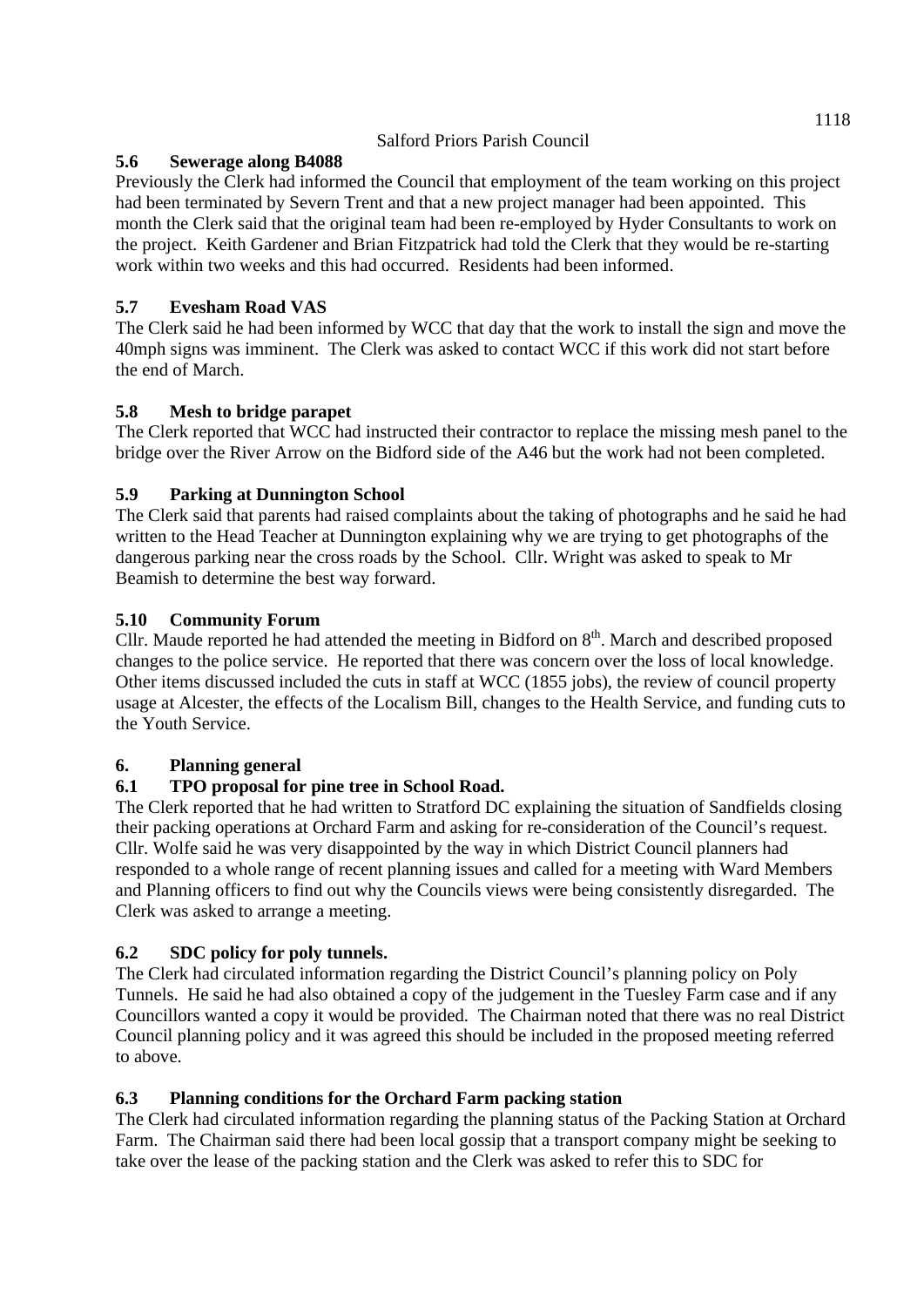information. Again, Council agreed the enforceability of conditions for this site should be included in the agenda for the proposed meeting with Ward Members and Planning Officers.

## **7. New Planning Applications for Council's consideration**

**7.1 11/00389/FUL** – Single storey side extension at 8 Garrard Close, Salford Priors, Evesham, WR11 8XG for Mrs Wendy Goldthorp.

Council considered the application details and resolved to make no representations.

### **8. Planning Decisions**

**8.1 11/00080/TREE** – Arboricultural works at The Old Forge, Station Road, Salford Priors, Evesham, WR11 8UX.

#### **No objection raised.**

Councillors were very concerned that their views had been ignored by the planning officers. The Clerk was asked to refer the matter to Grant Shapps MP, the Minister for Housing and Planning, and copy to Nadhim Zahawi for his support, with a view to getting all planning issues for rural trees resolved at parish level under the new Localism Bill and Big Society considerations.

**8.2 10/02673/FUL** – Fit solar PV panels to roofs of no. 3 poultry houses at Salford Lodge Farm, Pitchill, Evesham, WR11 8SN, for P Hughes Ltd.

#### **Permission granted**

Council noted the decision of the Planning Authority.

**8.3 11/00038/FUL** – Proposed agricultural store at Shamba, Evesham Road, Salford Priors, Evesham, WR11 8UU.

#### **Permission granted**

Council noted the decision of the Planning Authority but was concerned that the Council's representations had been disregarded. This application would also be included in the proposed meeting referred to above.

### **9. Footway Lighting**

### **9.1 Consideration of the Clerk's interim report.**

The Clerk had circulated a report setting out the position to date in respect of the footway lighting issue and a separate paper dealing with the wooden poles. The Chairman led Council through the paper and following a public request agreed that it could be e-mailed to residents on request. Cllr. Wright and Cllr. Wolfe both expressed deep concerns regarding the issue of public liability as the Council's insurers, AON, indicated they will withdraw public liability indemnity on all the poles categorised as "suspect". The Clerk was asked to find out from the insurers what evidence they would require to demonstrate that the poles were safe and insurable. Also, would there be additional cost when the policy is renewed at the beginning of June? Council considered the situation if an accident occurred if the poles were not insured and noted that potential costs for personal injury or property damage would be far beyond the ability of the Council to bear and would have to be recouped by an additional precept from every council tax payer in the parish. In view of the possible need to remove all of the poles at short notice the Clerk was asked to consider provisional arrangements for carrying out this work including making the disconnections. Council also considered legal advice from NALC, further advice from BT Openreach pole inspector, and advice from UTEC, a national network pole integrity test service provider. The Clerk will collate a comprehensive list of relevant information for the Annual Parish Meeting and the Council's April meeting when further considerations will be made on the future of the lights.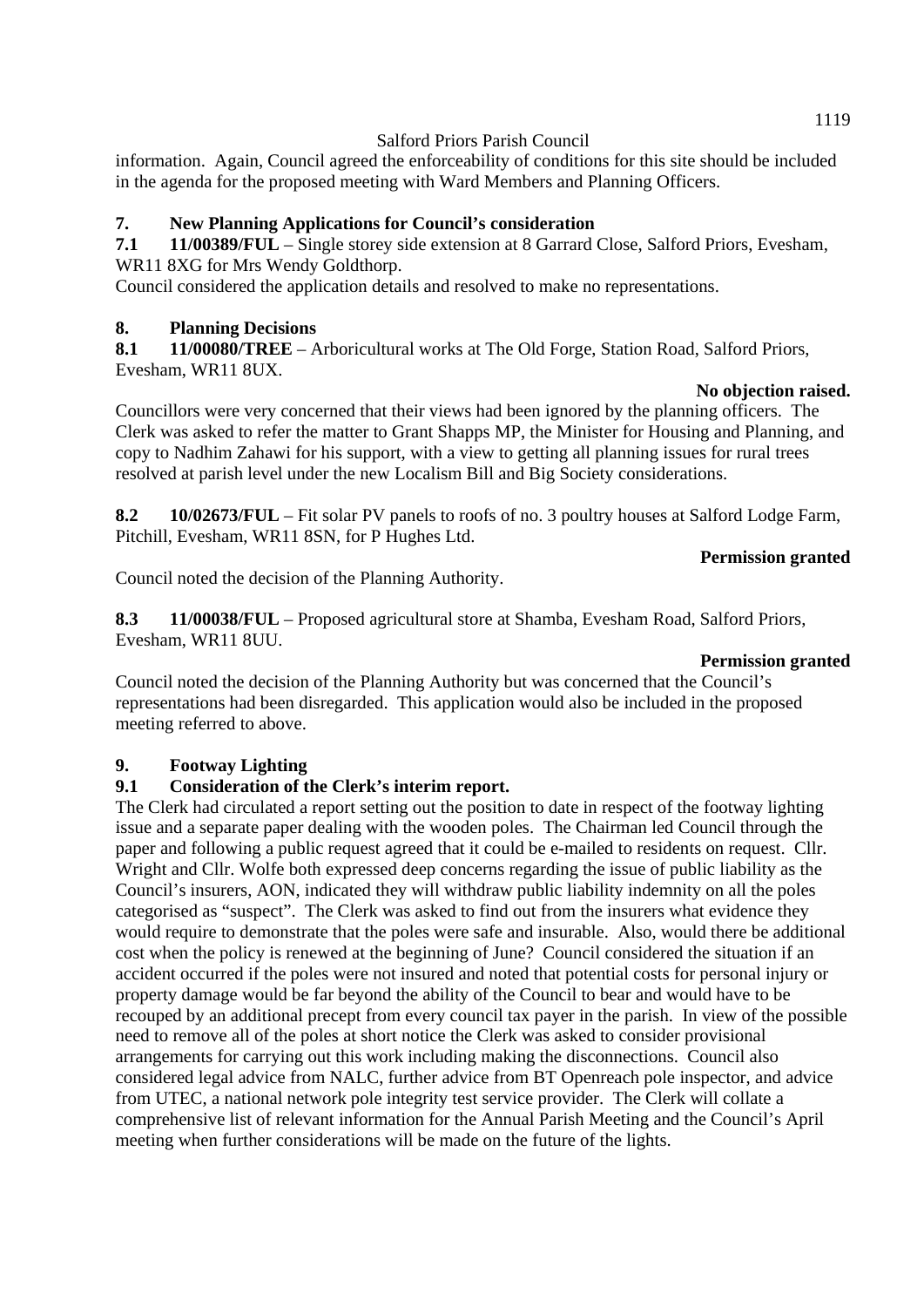### **9.2 Formal contract with PD Long for lighting maintenance.**

Council agreed to bring this matter back to a later meeting.

## **9.3 Results of a residents' survey into repairs to concrete posts in the Ban Brook Road area.**

The Chairman reported that 12 (46%) respondents requested the lights be replaced and 14 (58%) respondents requested they be removed. 30% of residents responded from the 86 questionnaires issued and 70% did not respond. Council agreed this information would be considered further at the April meeting.

#### **10. Housing**

### **10.1 Consideration of the proposal for affordable housing**

The Clerk had circulated a report, with information from the WRCC Rural Housing Enabler, explaining the need aspect of the proposal and drawing attention to the process to date. Also circulated was a copy of the policy of the Housing Authority in respect of local affordable housing schemes. The Chairman said that it was necessary to decide if the Council still wished to support the development of affordable housing in the parish. Concerns about the actual site could be dealt with at the planning application stage. Cllr. Maude said that he accepted that there was a need but he felt the site was wrong. Cllr. Quiney agreed that he had concerns about the site. Some members felt that the site should be within the current boundary of Salford Priors but the Chairman said that the cost of land within the village envelope would make the scheme unaffordable and beyond the available financial resources. He said that the principle of affordable housing was based on the use of an exception site which is normally agricultural land on the periphery of the village development boundary that would not otherwise get planning permission apart from use for social housing for local people. Furthermore, the Homes and Community Funding Agency would only support a scheme where other local councils demonstrated support with preferentially priced land and a grant from the District Council. Regarding the road junction the Chairman said that improved sight lines would be provided under the scheme and these would make for improved safety by extending the visibility sightline well in excess of the highways planning requirement. Cllr. Wolfe said he was not confident of a good decision from SDC, he said there were rumours of an additional 300 houses in the parish, and that this development could open the floodgates.

Cllr. Penn proposed, Cllr. Wolfe seconded, and it was agreed unanimously, that a letter of support for the initiative should be sent. However, Councillors asked that the Clerk should express their concerns regarding the site and to say they would wish to re-visit the site selection process.

### **11. TOPs**

### **11.1 Report of a meeting with representatives from TOPs Management Committee.**

The Chairman reported that the main issue at the meeting had been the allocation of various payments for services and maintenance between the TOPs Management Committee and the Parish Council. Cllr. Wolfe referred to exterior decoration and maintenance; it was agreed that there was sufficient scope in the draft constitution at item 6.6 to agree the apportionment of costs where major items were concerned.

The Clerk reported that three quotations had been received for replacing the main exterior doors to TOPs. These were from Centurian, £894.17; New Look Conservatories, £734.02; and Jemm Property, £750.00. The Clerk said that the quotes from Centurian and New Look were for PVCu and Jemm was timber. There was an issue with expansion with PVCu but more risk of rot with wood. Council agreed that an order should be placed with New Look and that the cost would be borne by the Parish Council as previously agreed.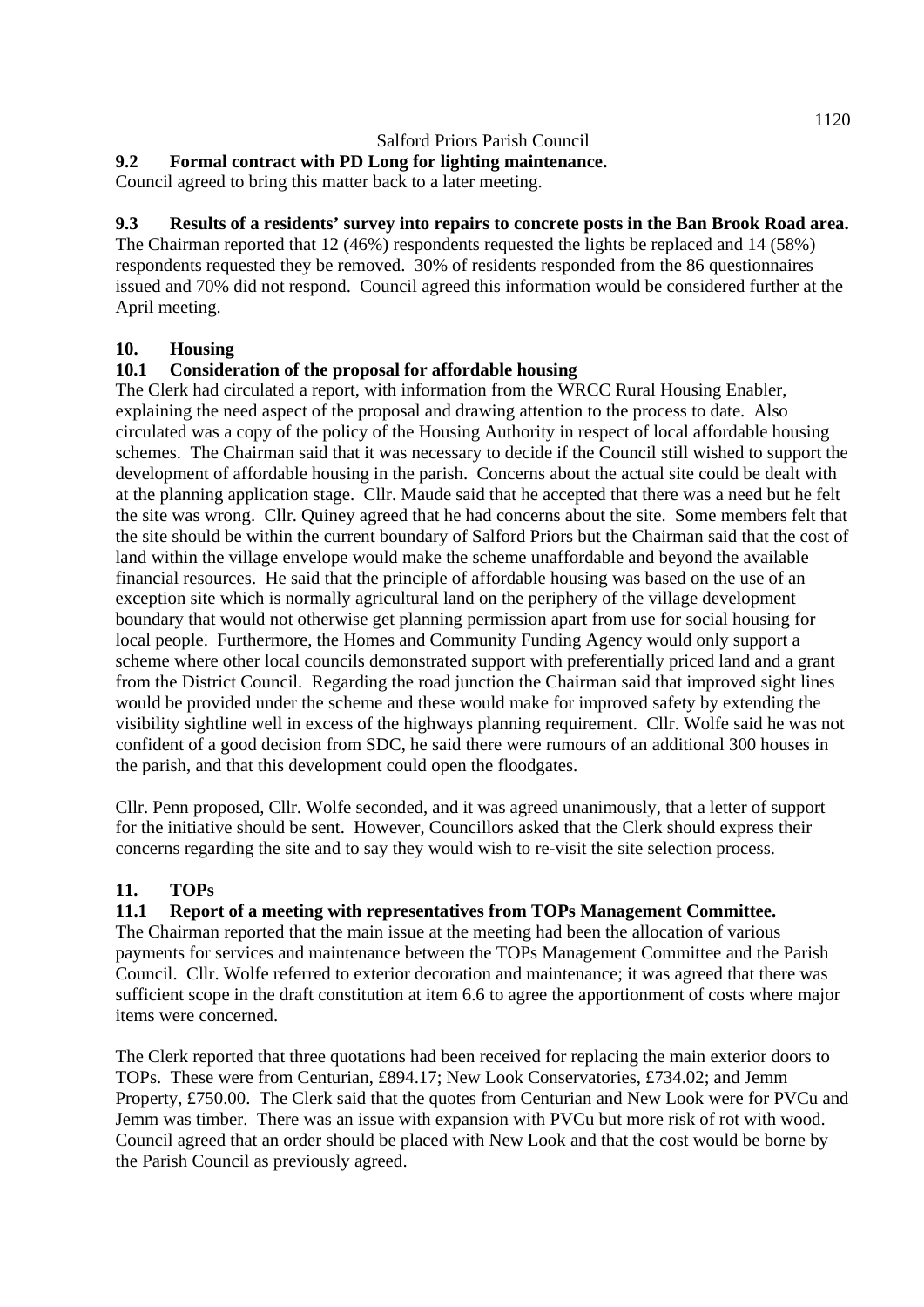### **11.2 TOPs constitution**

The Clerk had circulated a draft Constitution setting out the responsibilities of the Parish Council and the TOPs Management Committee in respect of the future operation of TOPs as a community building. Council agreed the terms therein and the new constitution will be signed by the appropriate chairmen and supersede all previous constitutions.

### **12. Playing Field**

## **12.1 To receive the Playing Field weekly safety reports.**

The Clerk said he had received reports from Cllr. Quiney dated 14.02.11, 21.02.11, and 27.02.11. Cllr. Quiney reported that he had flattened the mole hills and had collected a large number of cans and broken bottles from the skate park area. It was understood that a lot of the drinking was by lads from Alcester. Council agreed that a letter should be sent to the Police Sergeant at Alcester as the intervention by the local PCSO had failed to resolve the on-going problem. Also a further letter would be sent to the school regarding litter awareness. Cllr. Quiney reported two trees in the picnic area that appeared to be dead. The Chairman proposed that the trees could be removed by Mr Don Penn if there was no sign of life in a month's time.

## **12.2 Consideration of alterations to the solar lights**

At the previous meeting Council had agreed to consider a proposal for PD Long to fit new controllers to the two solar lights leading to the Scout Hut at a cost of £160 per light. Council considered that more time should be allowed to confirm that the new controller on the light by TOPs was acting as planned. The Clerk was asked to bring this issue back to a later meeting.

### **12.3 To receive a report on mole control.**

Cllr. Quiney reported that there were no new mole hills on the Playing Field and the problem had been dealt with.

### **13. Highways**

### **13.1 Consideration of the provision of a bus shelter at Hedges Close.**

The Clerk had circulated a detailed report and drawings showing the proposed new bus shelter at the Hedges Close stop in School Road. The Clerk drew attention to the quotation from Mr Hackling for the ground works who did not have public liability insurance. The Chairman said this was not an issue because the work he will be carrying out will be in the verge behind the footway. The Clerk will draw attention to the need to keep the footway clear for access when placing the order with Mr Hackling. Council agreed that the shelter should incorporate toughened glass panels and that end panels should not be included. Cllr. Wolfe proposed, Cllr. Wright seconded, and it was agreed unanimously that the shelter should be provided as set out in the Clerk's report, namely the quotation from Queensbury Shelters Ltd. for £2444.00 and the quotation from Mr Hackling for groundworks for £680.

### **13.2 WCC changes to its SpeedAware scheme**

The County Council had informed the Parish Council that they were making significant cuts to the budget for their SpeedAware scheme. The County were offering two alternatives; a package involving County officers costing £250 to carry out a 2 week scheme; and a free scheme involving the loan of a Smiley SID flashing sign for a 2 week period requiring local volunteers to operate. Council agreed to make a bid for the first option costing £250 with covert speed surveys, and flashing speed signs; the tests to be carried out in the Spring or Summer in School Road.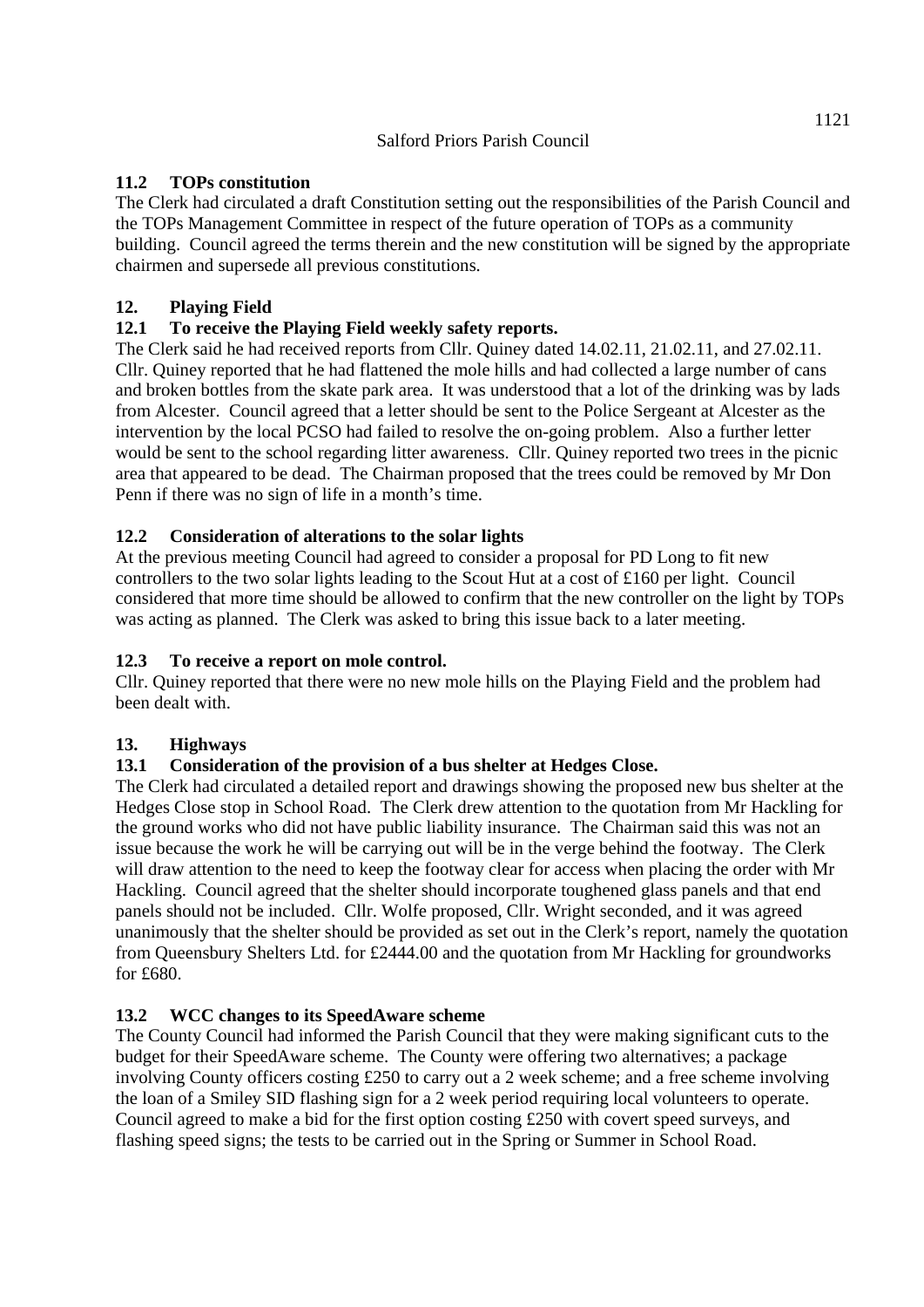# **13.3 Refurbishment of wooden seats**

The Clerk had circulated quotations from M Hackling for four plain seats and the round seat at Iron Cross plus ironwork on the other seats. Cllr. Quiney had inspected the seats and said they were indeed in bad condition and the work needed to be done. In view of the cost of this work Council asked the Clerk to obtain a second quotation for consideration at the next meeting. Cllr. Quiney also said that a bench in the Remembrance Garden in the Churchyard, for which the PCC was responsible, was in need of repairs and the Clerk was asked to write to Ray Stanley, Church Warden, to inform him accordingly.

# **13.4 Street signage at Fern Close, Rushford**

Cllr. Quiney said that a street sign was required at Rushford indicating the location of houses at Fern Close. He was asked to provide a sketch for the Clerk to order the sign from SDC. The Chairman also proposed a new street sign at the end of School Avenue with words reading "School Avenue leading to Priors Grange and TOPs Community Building". The Clerk was asked to put in a request to SDC.

## **13.5 Sewer blockage at Primary School**

The Chairman reported there had been a sewer blockage at the Primary School resulting in the school being closed for several days. Severn Trent informed the Clerk that there was no link between this incident and the work done last year on the main sewer.

Cllr. Stedman, having declared a prejudicial interest, left the room.

### **14. Planters**

## **14.1 Changes to the contract**

The Clerk had circulated a quotation from Limebridge Rural Services Ltd. regarding proposed changes to the Planter contract. Cllr. Wolfe proposed, Cllr. Maude seconded, and it was agreed, to accept the quotation to remove four planters; two at Ban Brook Green and two at Iron Cross and to grass over the Maureen Edmunds Memorial garden.

Cllr. Stedman returned to the room.

### **15. Communications**

### **15.1 Newsletter for March**

The Clerk had circulated a draft text for a newsletter in March. Council agreed that the Newsletter should include an extensive item on the footway lights and should cover four pages of A4. The Newsletter should also include items on dog fouling and the closure of the Bidford library. The Clerk was asked to circulate a further draft. The Chairman proposed that the Newsletter should be combined with the single sheet Newsletters from TOPs and the Memorial Hall and stapled together and distributed by Mr Hyde well before the Annual Parish Meeting.

### **15.2 Report of a meeting with Cllr. Maude and Richard Dare**

Cllr. Maude reported that he had now taken over the uploading of material to the web site. Council was very appreciative of the work of Richard Dare who had helped the Council considerably in developing the web site. Council asked the clerk to write to Richard accordingly and also request his final invoice.

### **16. Rights of Way**

### **16.1 Report from the Rights of Way Inspector.**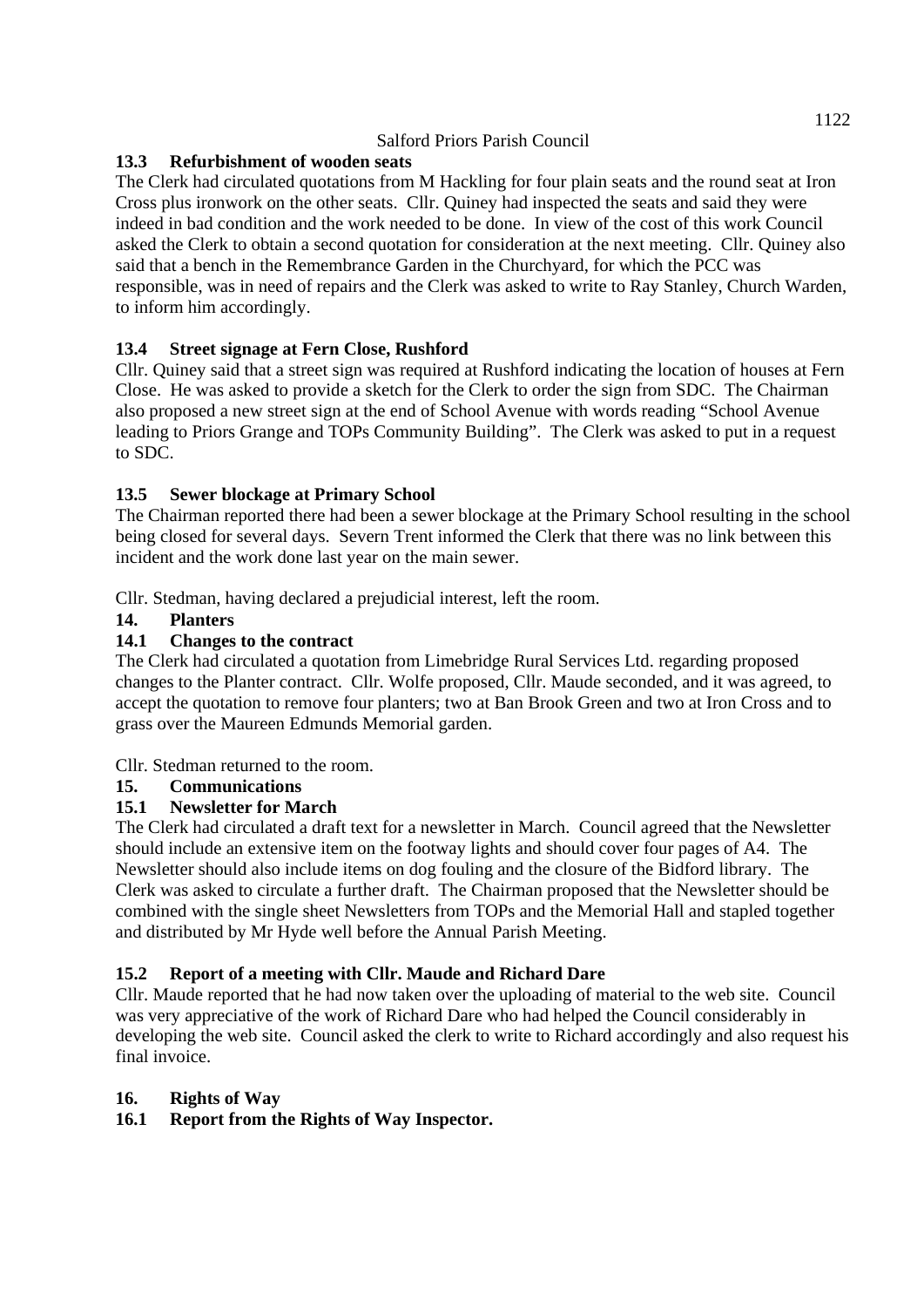Cllr. Quiney reported that the footpath at Mudwalls had been cleared but there was a damaged gate that presented a hazard to users. The Clerk was asked to write to Vicarage Nurseries and WCC regarding this issue.

# **17. Matters raised by Councillors**

**17.1** Councillors were invited to use this opportunity to report minor matters of information not included elsewhere on the Agenda and to raise items for future agendas.

# **17.2 Cllr. Wright – Potential access to land at Dunnington.**

Cllr. Wright said that former market garden land opposite the Baptist Church in Dunnington was unfenced along Tothall Lane and the B4088. Residents were concerned that this could become an illegal travellers' site if action was not taken to prevent access. Council asked the Clerk to write to the Ragley Estate Manager to deter access until a new tenant had taken over.

## **17.3 Cllr. Quiney – Fete Committee**

Cllr. Quiney reported that he had attended a meeting of the Fete Committee and he was very supportive of their plans. Council agreed to place this item on the Agenda for the next meeting.

## **17.4 Chairman – Annual Parish Meeting**

The Chairman proposed that there should be a meeting of the F&GP Group to consider the detailed programme for the Annual Parish Meeting.

### **18. Consideration of Correspondence Received**

### **18.1 SDC, Notice of referendum.**

Council noted the information provided.

### **18.2 WCC, changes to bus services.**

Council noted that the evening bus service in Salford Priors was likely to be withdrawn.

### **19. To Table**

Councillors noted the following tabled items:

**19.1** Clerks & Councils Direct, March 2011 Issue 74.

- **19.2** the Clerk, March 2011, Vol 43, No.2
- **19.3** LCR, Spring 2011

### **20. Finance**

# **20.1 Consideration and approval of the payments and transfers listed in Appendix A.**

Council noted the income transactions in Appendix A1.

Council considered the expenditure transactions listed in Appendix A2. Authorisation for payment was proposed by Cllr. Wright, seconded by Cllr. Wolfe, and carried. Cheques were signed by Cllr. Wolfe and Cllr. Quiney. Council considered the Clerk's proposal to transfer £2000 from No.1 account to the Community account. Authorisation for transfer of funds was proposed by Cllr. Wright, seconded by Cllr. Wolfe, and carried.

### **20.2 Invoice for footway lighting energy from npower.**

The Clerk reported that a refund had been received from npower in respect of the switch off of footway lights. Effectively, bills for £689.62 and £43.62 had been cancelled out and a credit of £43.86 remained for the next invoice. Council requested this information be included in the Newsletter.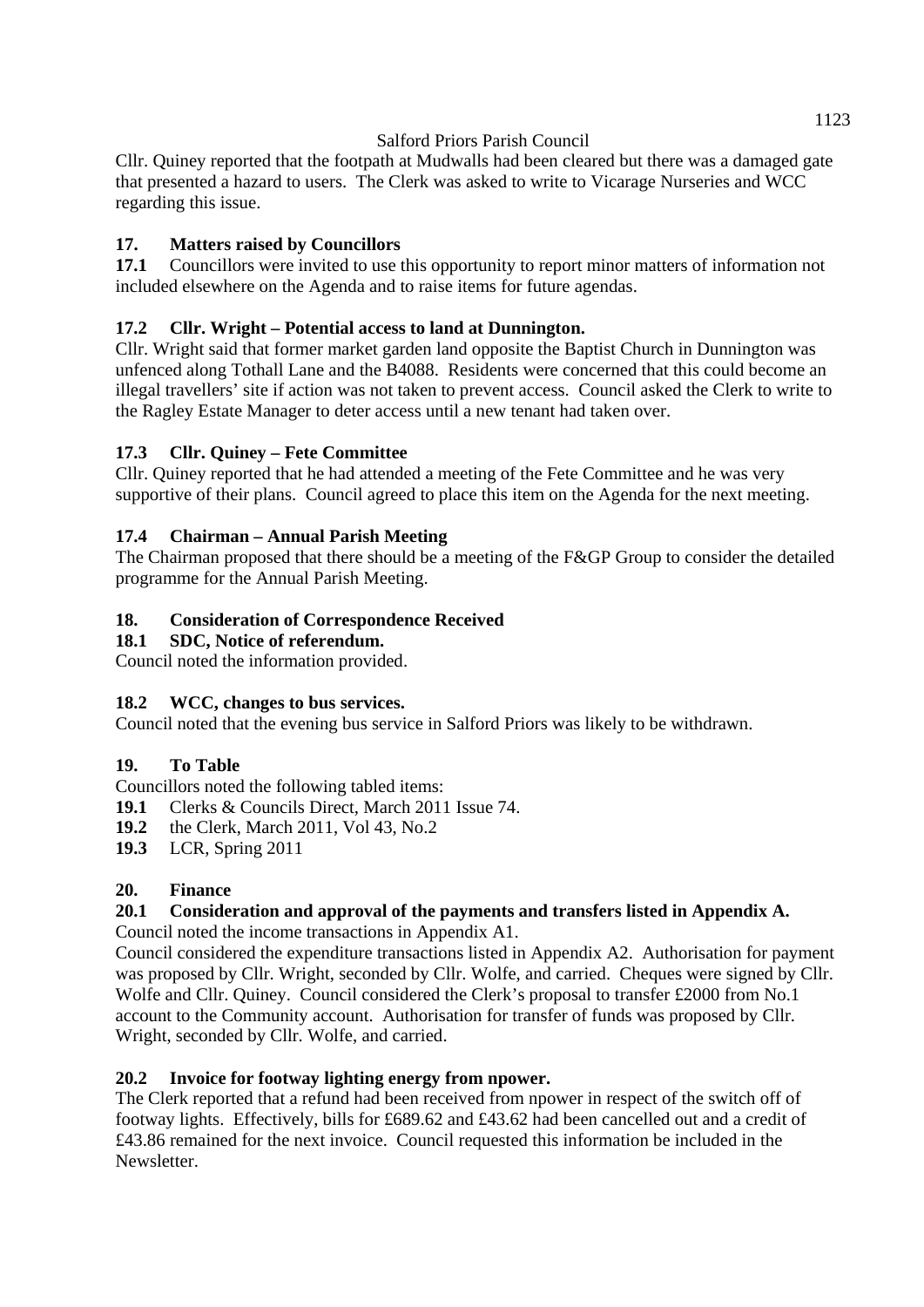### **21. Date of Next Meetings**

Council confirmed the date of the next Ordinary Meeting of the Parish Council on Wednesday 20<sup>th</sup>. April 2011 in the Memorial Hall, Salford Priors.

Councillors noted the date of the Annual Parish Meeting as Thursday  $7<sup>th</sup>$ . April 2011 in the Memorial Hall, Salford Priors.

#### **22. Closure of meeting**

The Chairman closed the meeting at 10.16pm.

Signed........................................................ Date......................................